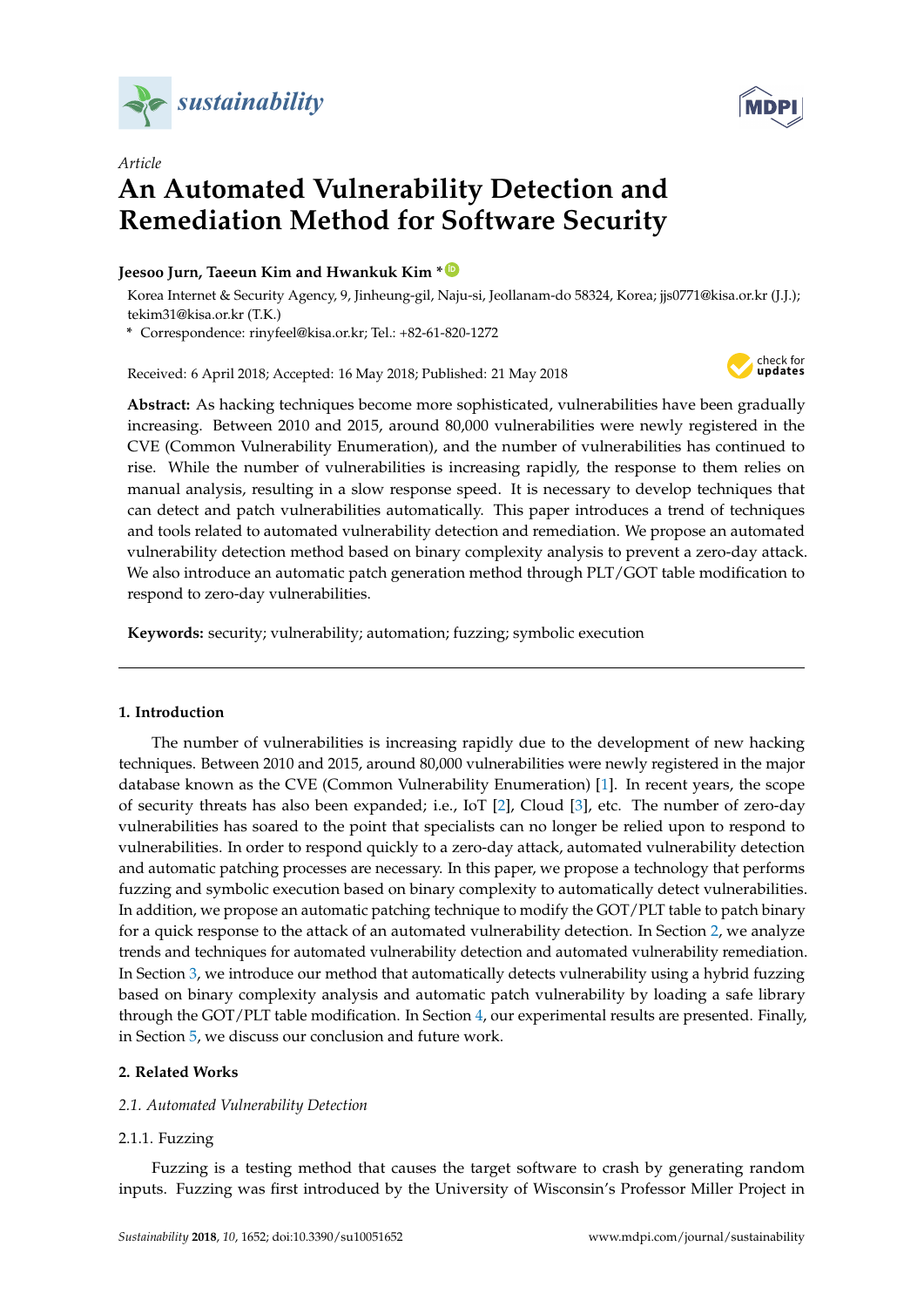1988 [\[4\]](#page-10-2). The project was promoted to test the reliability of Unix utilities by generating random inputs. The professor in this project confirmed that arbitrary input values were delivered to the computer under the influence of the storm while trying to login remotely to his computer. The program was terminated due to the unintended input value and this experience evolved into the concept of fuzzing, which injects random input values into software and causes errors.

Fuzzing is divided into dumb fuzzing and smart fuzzing, and is dependent on input modeling and divided into Mutation Fuzzing and Generation Fuzzing according to the test case generation method. Dumb fuzzing is the simplest form of fuzzing technology because it generates defects by randomly changing the input values to the target software [\[5\]](#page-10-3). The test case creation speed is fast because it is simple to change the input value; however, it is difficult to find a valid crash because the code coverage is narrow. Smart Fuzzing is a technology that generates input values suitable for the format through target software analysis and the generation of errors [\[6–](#page-10-4)[9\]](#page-10-5). Smart fuzzing has the advantage of knowing where errors can occur through a software analysis. A tester can create a test case for that point to extend code coverage and generate a valid crash. However, there is a disadvantage in that it requires expert knowledge to analyze the target software, and it takes a long time to generate a template suitable for software input. Mutation fuzzing is a test technique to modify the data samples to enter the target software. Generation fuzzing is a technology that models the format of the input values to be applied to the target software and creates a new test case for that format. Recently, an evolutionary fuzzing technique has been introduced that generates new input values by providing feedback on the target software's response [\[10,](#page-10-6)[11\]](#page-10-7).

#### 2.1.2. Symbolic Execution

Symbolic execution is a technique that explores feasible paths by setting an input value to a symbol rather than a real value. The symbolic execution was first published in King's paper in 1975 [\[12\]](#page-10-8). This test technique was developed to verify that a particular area of software may be violated by the input values. The symbolic execution is largely divided into the offline symbolic execution and the online symbolic execution. The offline symbol execution solves by choosing only one path to create a new input value by resolving the path predicate [\[13\]](#page-10-9). The program must be executed from the beginning to explore other paths, so there are disadvantages because it causes overhead due to re-execution. The online symbolic execution is the way in which states are replicated and path predicates are generated at every point where the symbol executor encounters the branch statement [\[14,](#page-10-10)[15\]](#page-10-11). There is no overhead associated with reissuing using the online method, but the downside is that it requires the storage of all status information and the simultaneous processing of multiple states, leading to significant resource consumption. In order to solve this problem, the hybrid form symbol is suggested.

The hybrid symbolic execution saves state information through online symbolic execution whenever a branch statement is executed and proceeds until memory is exhausted [\[16\]](#page-10-12). When there is no more space to save, a switch to the offline symbolic execution occurs and a path search is performed. We have solved the memory overflow problem of the online symbolic execution by applying the method of saving the state information and using it later through the hybrid symbolic execution. In addition, it solves the overhead of the offline symbolic execution because it does not need to be executed again from the beginning. In recent years, the concolic execution, which is a method of testing by substituting an actual value (Concrete Value) and testing a mixture of symbolic executions, has been proposed. This technique is a technique of actually assigning a concrete input value and generating a new input value by solving the path expression when the actual input value meets the branching statement. The reason for executing the actual value is that if the symbolic executor encounters a difficult problem and it takes a long time or does not solve the problem, the test can no longer be performed. However, if the actual value is substituted, a deeper path search becomes possible.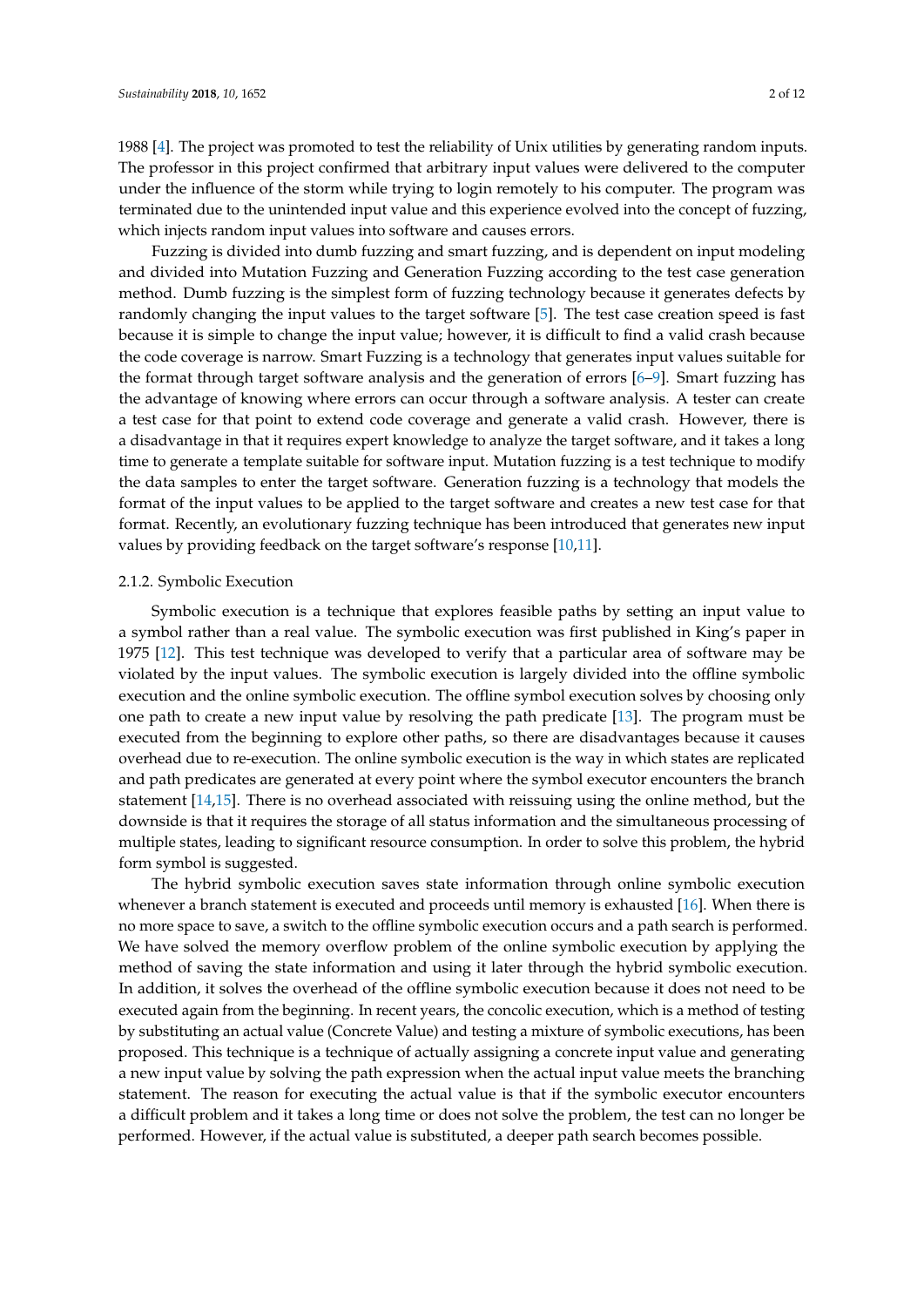### 2.1.3. Hybrid Fuzzing

The hybrid fuzzing method is a technique where the automatic exploitation of vulnerabilities combines the advantages of fuzzing to generate random input values with the concolic execution to track the program execution path. The hybrid fuzzing solves the fuzzer incompleteness and the path explosion problem of the concolic execution. Driller is a typical tool for hybrid fuzzing [\[17\]](#page-10-13). The driller uses the fuzzer to search for the initial segment of the program. If the process is stopped by the conditional statement, the concolic engine is used to guide the next section and the fuzzer takes over again and searches for vulnerabilities in the deep path more quickly. Driller is a hybrid fuzzing tool using AFL (American Fuzzy Lop) [\[9\]](#page-10-5) and Angr [\[18\]](#page-10-14). AFL is a fuzzer that generates and transforms input values through a genetic algorithm and Angr is an engine that performs symbol execution by converting binary codes into Valgrind's VEX IR, which is also known by Mayhem and S2E [\[19\]](#page-10-15) as the most optimized symbol execution engine. The driller performs fuzzing through the AFL and calls the concolic execution engine Angr for the purpose of finding a new state transition path, if the fuzzer is no longer able to find additional state transitions. In this case, the main reason that the fuzzer cannot find the additional state transition path is that it cannot generate specific input values to satisfy complex conditional statements in the software. The concolic execution engine that receives the control right at that point generates the input value, satisfying the complex condition by using the constraint solver. The generated value is passed to the fuzzer's queue and the control is also passed to the fuzzer to perform the fuzzing. The driller can perform this process repeatedly to search for a fast and deep path. An important factor in determining efficiency in this analytical flow is the avoidance of the path explosion, which is a limiting point inherent in the concolic execution. This is because the limited execution path is analyzed by the input value generated through the fuzzing. The tools and features related to automated vulnerability detection techniques are shown in the Table [1.](#page-2-0)

<span id="page-2-0"></span>

| Technique             | <b>Tool</b>      | <b>Testing</b>  | <b>Input Generation Strategy</b> |
|-----------------------|------------------|-----------------|----------------------------------|
|                       | Zzuf             | <b>Blackbox</b> | Mutation Algorithm               |
| Fuzzing               | AFI.             | <b>Blackbox</b> | Genetic Algorithm                |
|                       | Peach            | <b>Blackbox</b> | Format Modeling                  |
| Symbolic Execution    | Angr             | Whitebox        | Stepping                         |
|                       | KLEE             | Whitebox        | Random Path                      |
|                       | S <sub>2</sub> E | Whitebox        | Search Heuristics                |
|                       | Mayhem           | Whitebox        | Hybrid                           |
| <b>Hybrid Fuzzing</b> | Driller          | Greybox         | Selective                        |

**Table 1.** Automated Vulnerability Detection Tool Comparison.

### *2.2. Automated Vulnerability Remediation*

### 2.2.1. Binary Hardening

Binary Hardening can be divided into OS-level memory hardening technologies and Compiler-level binary reinforcement technologies. First, OS-level memory-enhancing technologies include ASLR (Address Space Layout Randomization), DEP (Data Execution Prevention/Not Executable), and ASCII—Armor. The ASLR is a technique that provides an Image Base value randomly when a program is mapped to a virtual memory. It is a security technique that prevents attacks by making it difficult for attackers to figure out the memory structure of the target programs. DEP/NX is a technology to prevent code from being executed in data areas such as stacks and heaps. It limits the execution authority over the stack or heap area, thereby preventing attacks. ASCII—Armor is a technology that protects a shared library space from the buffer overflow attacks by inserting  $NULL(\x00)$  bytes in the top of its address. The inserted NULL bytes make it impossible to reach the address.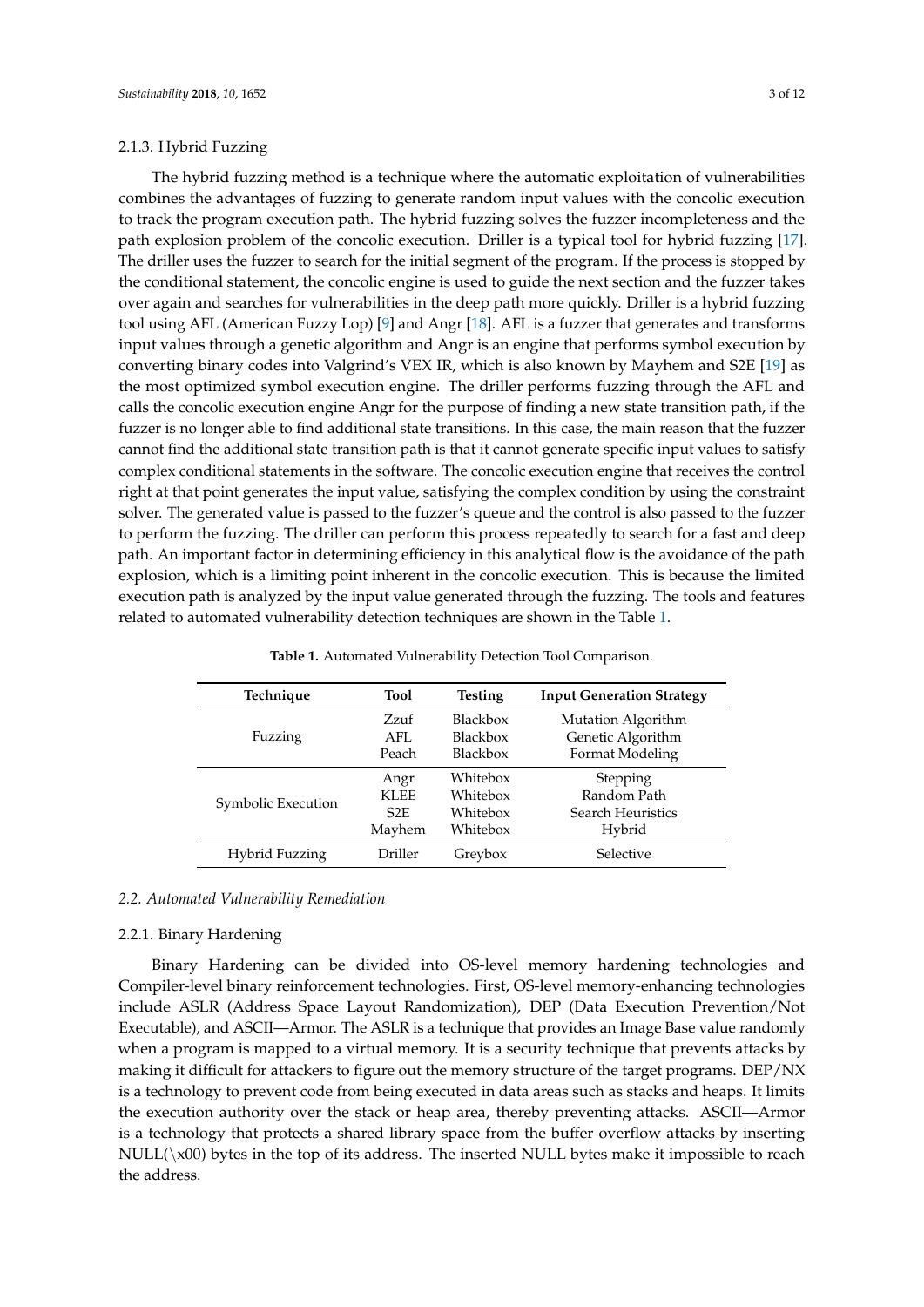The technologies that are applicable to the compilers are PIE (Position Independent Executable), SSP (Stack Smashing Protector), and RELRO (Relocation Read-Only. First, PIE is a technology that is similar to the ASLR provided by the operating system to apply the logical addresses during the compilation so that the addresses mapped to the virtual memory are random each execution time. The difference with ASLR is that the ASLR applies the random address to the stack, heap, and shared library space of the memory area and the PIE applies the logical addresses in binary to randomization. A SSP is a technique to prevent an attack that can overwrite SFP (Saved Frame Pointer) by inserting a specific value (Canary) for monitoring into the stack, especially between the buffer and SFP. In case of a buffer overflow attack, to overwrite the SFP, an attacker also overwrites the canary so that the monitoring modulated canary detects the buffer overflow attack. Finally, the RELRO is a technology to protect memory from being changed by making the ELF binary or data area of the process read-only. There are two types of methods, partial RELRO and full RELRO, depending on the state of the GOT domain. Although partial RELRO with a writable GOT domain can consume less resources and execute faster than full RELRO, it is vulnerable to attacks such as a GOT overwrite. On the other hand, full RELRO with a read-only GOT domain consumes more resources and is slower than the partial RELRO, but it could prevent the attack using the GOT domain. Features related to binary hardening techniques are shown in the Table [2.](#page-3-0)

| Table 2. Binary Hardening technique comparison. |  |  |  |
|-------------------------------------------------|--|--|--|
|-------------------------------------------------|--|--|--|

<span id="page-3-0"></span>

| <b>Hardening Level</b>   | <b>Hardening Technique</b> | <b>Protected Area</b> | <b>Hardening Method</b>         |
|--------------------------|----------------------------|-----------------------|---------------------------------|
| OS-Level Hardening       | ASLR                       | Stack, Heap, Library  | Randomize image base            |
|                          | <b>DEP</b>                 | Stack, Heap           | Prevent code execution          |
|                          | ASCII-Armor                | Library               | Insert Null byte                |
| Compiler-Level Hardening | <b>PIE</b>                 | All                   | Randomize logical address       |
|                          | <b>SSP</b>                 | Stack                 | Insert value detecting overflow |
|                          | <b>RELRO</b>               | GOT                   | Create read-only data area      |

#### 2.2.2. Automatic Patch Generation

A major technology for automatic patch generation is generating patches using genetic algorithms. Genprog, announced in 2009, is the technology that has had the biggest impact on studies on automated patching [\[20\]](#page-10-16). Genprog a technique to automatically patch C language-based programs. After converting the source code structure of the target software to AST (Abstract Syntax Tree), it patches the anomaly node with three modifications; delete, add, and replace. To modify nodes, it uses templates for each error. According to the study, 55 of the 105 common bugs were modified, and vulnerabilities such as Heap Buffer Overflow, Non-Overflow Dos, Integer Overflow, and Format String vulnerability were patched.

Another technology for automatic patch generation is automated patch generation using error report information. R2Fix is the typical tool for generating a patch automatically using error report information, it is based on the fact that there are many errors in the developed software that have not been modified due to a lack of resources to correct the already known errors [\[21\]](#page-10-17). R2Fix automatically performs patches by combining error correction patterns, machine learning, and patch generation techniques. R2Fix consists of three modules: Classifiers, Extractor, and Patch Generator. Classifiers apply machine learning to collect error information from error reports and automatically categorize, Extractors extract the general parameters (file name, version, etc.) and detailed information parameters (buffer name, size, bound check condition, etc.) for each type of error, and lastly, the Patch Generator generates and applies patch codes using modification patterns. According to the study, R2Fix performed a vulnerability patch for buffer overflow, null pointer reference, and memory leakage in Linux kernels, Mozilla, and Apache. It also created 57 patches for common errors, five of them were patches for new errors not expected by the developer.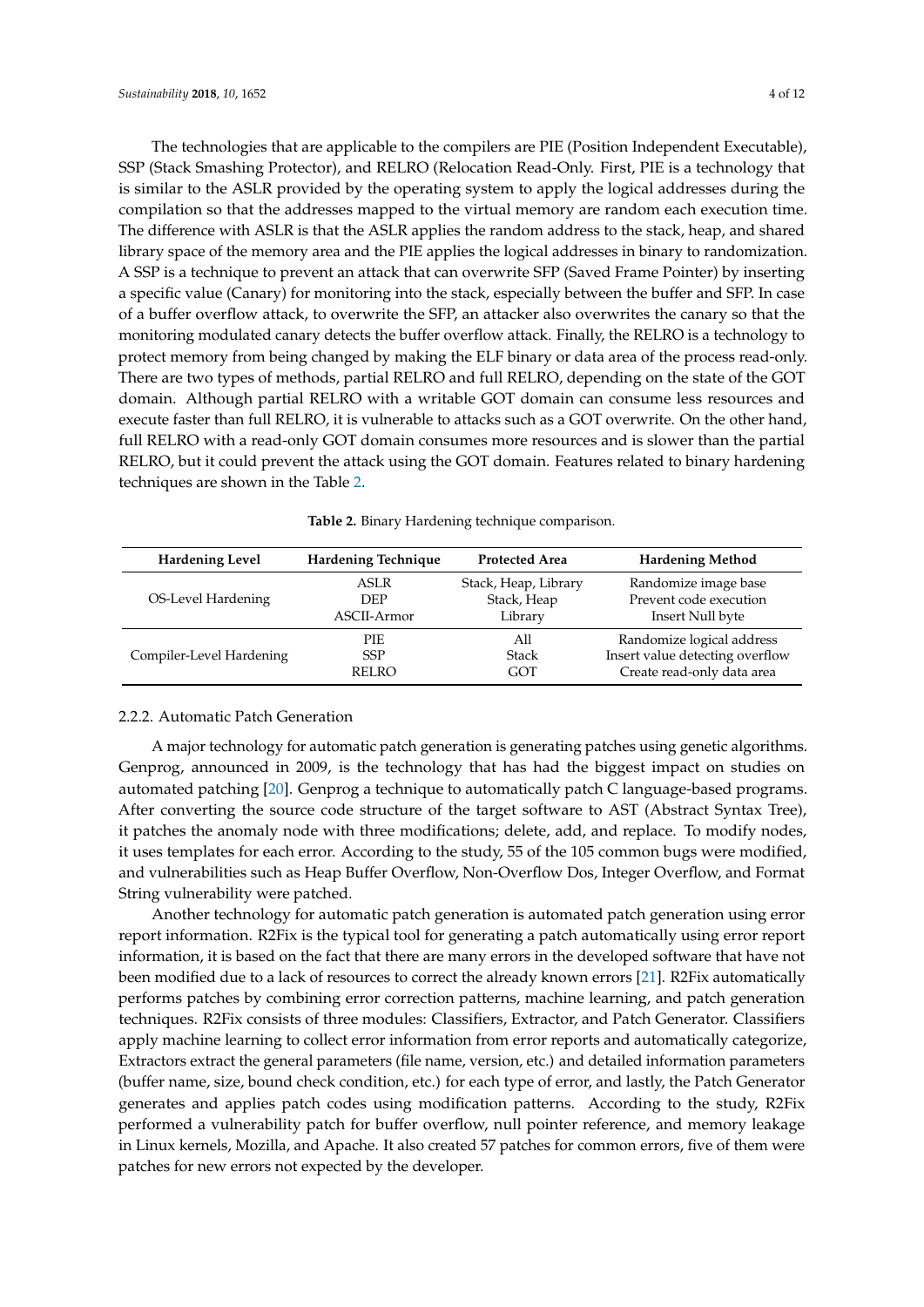Among the automatic patch generation technologies, there is a technique using patch information written by experts. PAR is a representative tool for generating patches by automatically using patch information written by experts [\[22\]](#page-10-18). It manually analyzes more than 60,000 patches to find several common patterns, and automatically generates patches based on those patterns. PAR creates patches through a total of three steps: Fault Localization, Template-based Patch Candidate Generation, and Patch Evaluation. The Fault Localization phase uses a statistical fault positioning algorithm that assign weights to each running syntax based on a Positive/Negative test case. In this step, the key assumption is that the syntax on which the Negative test case is executed is likely to be faulty. First, it runs both test cases and records the route. The route is then divided into four groups, (1) execution syntax visited by both groups; (2) execution syntax for visiting Positive only; (3) execution syntax for visiting Negative only and (4) execution syntax not visited by both groups, and assigned weights. The weights are 1.0 for (3), 0.1 for (1), and 0 for others. Depending on the weights assigned, this creates a candidate patch on that position. During the Template-based Patch Candidate Generation phase, a total of 10 modification templates are applied, including Parameter Replacer, Method Replacer, .<br>and Expression Replacer, for each fault location and each candidate patch. The generation of candidate patches is carried out in three stages: (1) AST Analysis; (2) Context Check; and; (3) Program Edition. Step (1), AST scan of the target program occurs and it analyzes the location of the error and its proximity. Step (2) examine whether it is possible to modify the location with the modification template and, if applicable, create a candidate patch by rewriting the AST for the target program based on the script that is predefined in the modify template in Step (3). Finally, the Patch Evaluation phase evaluates the suitability of the candidate patches created using the various test cases collected from the issue trackers (Bugziila, JIRA, etc.) of the target program. For each candidate patch, the candidate patch carrying out all test cases are selected and applied as final patches.  $G_{\text{S}}$  and  $G_{\text{S}}$  evaluation. The Fault phase uses a statistical factor  $G_{\text{S}}$  fault position  $G_{\text{S}}$  $\frac{1}{2}$  assigned weights are 1.0 for  $\frac{1}{2}$ ,  $\frac{1}{2}$ ,  $\frac{1}{2}$ ,  $\frac{1}{2}$ ,  $\frac{1}{2}$ ,  $\frac{1}{2}$ ,  $\frac{1}{2}$ ,  $\frac{1}{2}$ ,  $\frac{1}{2}$  $\frac{m}{2}$  is a candidate patches created asing the AsT for tases concern from the target patch by  $\frac{m}{2}$ 

### <span id="page-4-0"></span>3. Automated Vulnerability Detection and Remediation Method

Fuzzing works much faster than symbolic execution and is capable of exploring a deeper range of code depths. However, it is difficult for a fuzzer to explore widespread code. Symbolic execution can discover possible paths of the program, but exploring is limited due to path explosion with an explosive number of paths. Many types of hybrid fuzzers are available to complement these mutual strengths and weaknesses. However, most hybrid fuzzers choose a vulnerability detection engine without analyzing the target program. A program has complex parts such as loops and recursions that are hard to explore, but some parts of the program are simply reachable. Accordingly, it is possible to identify which parts are advantageous for fuzzing or symbolic execution. In this paper, we introduce a binary analysis method to identify the advantageous areas for fuzzing and symbolic execution, as [sho](#page-4-1)wn in Figure 1. cover possible paths of the program, but exploring is immediate to path explosive possible to identify which parts are advantageous for funzing or symbolic execution. In this paper, we in

<span id="page-4-1"></span>

**Figure 1.** Automated Vulnerability Detection and Remediation Architecture. **Figure 1.** Automated Vulnerability Detection and Remediation Architecture.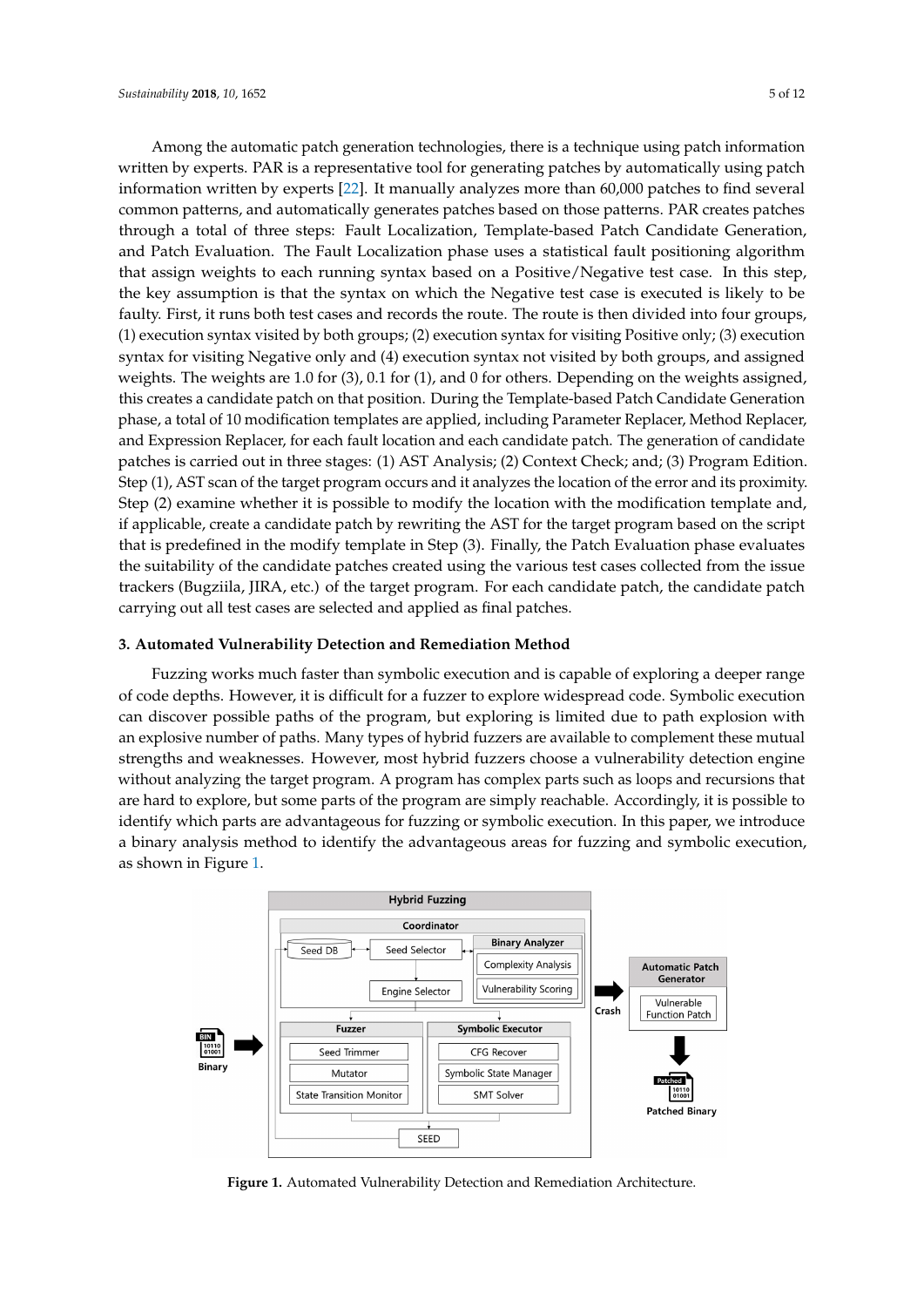Hybrid fuzzing based on binary analysis selects fuzzing and symbolic execution through binary complexity metrics. Using the selected vulnerability search engine, it creates a new seed that causes a state transition. The newly created seed is used to analyze the binary complexity again and repeats the same process. Hybrid fuzzing based on a binary analysis will then proceed to the next five steps:

- 1. Seed Selection: Seed selection is a step to select the input value to be used for vulnerability detection. In a first iteration, a seed scheduler selects a seed defined by the user to detect vulnerability. From a second iteration, a new seed created by the seed generation engine is selected for the next step.
- 2. Binary Analysis: A binary analysis module executes the target binary in an instrumentation environment. As a binary is executed, disassembly code and function call information are extracted through binary instrumentation. Binary complexity and vulnerability scores are analyzed using the extracted information. The results of the complexity analysis determine whether to run a fuzzer or symbolic executor to detect vulnerabilities. The results of the vulnerability score will be used to determine whether a detected crash is exploitable in future research.
- 3. Engine Selection: The engine selection module chooses one of the fuzzing and symbolic execution engines according to the result of the complexity analysis. The symbolic execution engine is executed if the complexity analysis result is smaller than a specific threshold; otherwise, the fuzzing engine is selected.
- 4. Seed Generation: The fuzzer or symbolic executor is executed to generate seeds to be used in the next iteration. The seed generation process is performed until a state transition occurs. When a state transition occurs, the seed value that caused the state transition is stored in the seed DB.
- 5. Repeat.

For automated vulnerability remediation, the vulnerable function-based patch technique is utilized to create a weak function list and modify the PLT/GOT with respect to the corresponding functions, to induce a call to a safe function. This is an application of the mechanism of lazy binding that the binary performs as a dynamic linking method to use a shared library. In addition, as shown in Table [3,](#page-5-0) the vulnerable function list is composed of 50 functions that can cause each of the four types of vulnerability, such as buffer overflow, format string, race condition, and multiple command execution.

<span id="page-5-0"></span>

| <b>Vulnerability Type</b>  | <b>Vulnerable Functions</b>                                                                                                                                                                           |
|----------------------------|-------------------------------------------------------------------------------------------------------------------------------------------------------------------------------------------------------|
| <b>Buffer Overflow</b>     | strcpy, wcscpy, stpcpy, wcpcpy, strecpy, memcpy, strcat, wcscat, streadd,<br>strtrns, sprintf, vsprintf, vprintf, vfprintf, gets, scanf, fscanf, vscanf, vsscanf,<br>sscanf, vfscanf, getwd, realpath |
| Format String              | syslog, vsyslog, fprintf, printf, sprintf, vfprintf, vprintf, vsprintf, snprintf,<br>vsnprintf, vasprintf, asprintf, vdprintf, dprintf                                                                |
| Race Condition             | tmpnam, tmpnam_r, mktemp                                                                                                                                                                              |
| Multiple Command Execution | system, popen, execve, fexecve, execv, execle, execl, execvp, execlp, execvpe                                                                                                                         |

**Table 3.** List of Vulnerable Functions by Vulnerability Type.

#### *3.1. Binary Analysis*

#### 3.1.1. Instrumentation

To extract binary information, we leveraged a QEMU instrumentation tool [\[23\]](#page-10-19). QEMU is a virtualization tool that is often used for binary dynamic analysis. QEMU produces a TCG (tiny code generator) that converts binary code to IL (intermediate language). After converting, QEMU inserts a shadow value at the IL to extract the information we want to analyze. We utilize this instrumentation function to obtain disassembly code information and function call information.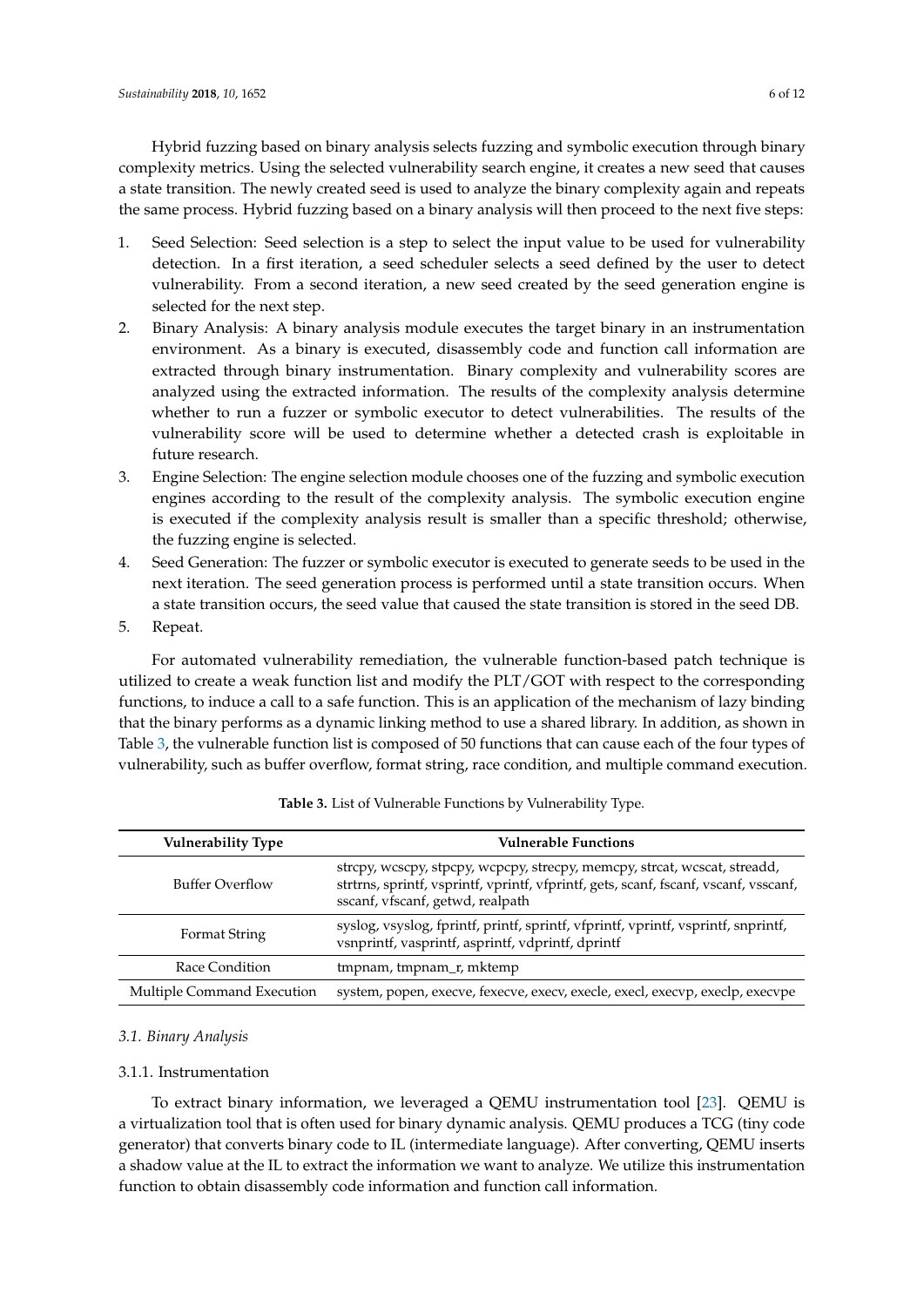#### 3.1.2. Complexity Analysis

We utilized the Halstead complexity metrics to analyze binary complexity. The metrics were published in 1977 by Maurice Howard Halstead [\[24\]](#page-10-20). The metrics are intended to determine the relationship between measurable properties and Software Complexity. The metrics were originally developed to measure the complexity of the source code, but we applied it to measure the complexity of the assembly code. We analyzed the binary complexity by measuring the number of operators and operands in the assembly code using the metrics in Table [4.](#page-6-0)

<span id="page-6-0"></span>

| Classification<br>Variable |                                            | Description            |  |
|----------------------------|--------------------------------------------|------------------------|--|
|                            | $n_1$                                      | Number of Operators    |  |
|                            | n <sub>2</sub>                             | Number of Operands     |  |
|                            | $N_1$                                      | <b>Total Operators</b> |  |
| Variable                   | N <sub>2</sub>                             | <b>Total Operands</b>  |  |
|                            | $\boldsymbol{n}$                           | $n_1 + n_2$            |  |
|                            | N                                          | $N_1 + N_2$            |  |
|                            | $V = N \times log_2 n$                     | Program Volume         |  |
| Complexity Formula         | $D = \frac{n_1}{2} \times \frac{N_2}{n_2}$ | Program Difficulty     |  |
|                            | $E = D \times V$                           | Effort                 |  |
|                            | $B = \frac{E^{\frac{2}{3}}}{3000}$         | <b>Estimated Bugs</b>  |  |

**Table 4.** Halstead Complexity Metrics.

### 3.1.3. Vulnerability Scoring

When executing the binary, it traces all the function calls of the executed path. In the traced function calls, we check whether a function from the vulnerable functions shown in Table [5](#page-6-1) is called. We assigned a vulnerability score separately for dangerous functions and banned functions as shown in Table [5.](#page-6-1) The number of a called function, which is defined as a dangerous function, is shown in Table [5.](#page-6-1) We accumulate scores whenever a dangerous function or a banned function is called. We refer to research on detecting vulnerabilities through software complexity and vulnerability scoring [\[25\]](#page-10-21). We are planning to extend this research to automatic exploit generation and automatic patch generation.

| Table 5. Functions for Vulnerability Scoring. |  |  |
|-----------------------------------------------|--|--|
|-----------------------------------------------|--|--|

<span id="page-6-1"></span>

| <b>Vulnerability Score</b> | <b>Functions</b>                                                                                                                                                                                                                                                     |
|----------------------------|----------------------------------------------------------------------------------------------------------------------------------------------------------------------------------------------------------------------------------------------------------------------|
| 0.5 (Dangerous)            | scanf, fscanf, vscanf, vsscanf, sscanf, vfscanf, snprintf, vsnprintf, strtok, wcstok, itoa                                                                                                                                                                           |
| 1.0 (Banned)               | strcpy, wcscpy, stpcpy, wcpcpy, strecpy, memcpy, strcat, wcscat, streadd, strtrns,<br>sprintf, vsprintf, vprintf, vfprintf, gets, getwd, realpath, syslog, vsyslog, fprintf,<br>printf, sprintf, vfprintf, vprintf, vsprintf, vasprintf, asprintf, vdprintf, dprintf |

#### *3.2. Engine Selection*

The Engine Selection Module choose between the fuzzing and symbolic execution engine through a complexity analysis of the target binary. For the complexity analysis, the user defined the threshold value and put this value as an input of the engine selection. The number of operators, number of operands, total operators, and total operands extracted from dynamic binary instrumentation are used to measure program difficulty. If the program difficulty is lower than the threshold, the engine selection module chooses the symbolic executor. If not, the fuzzer is selected. The algorithm for the vulnerability detection engine selection is as follows.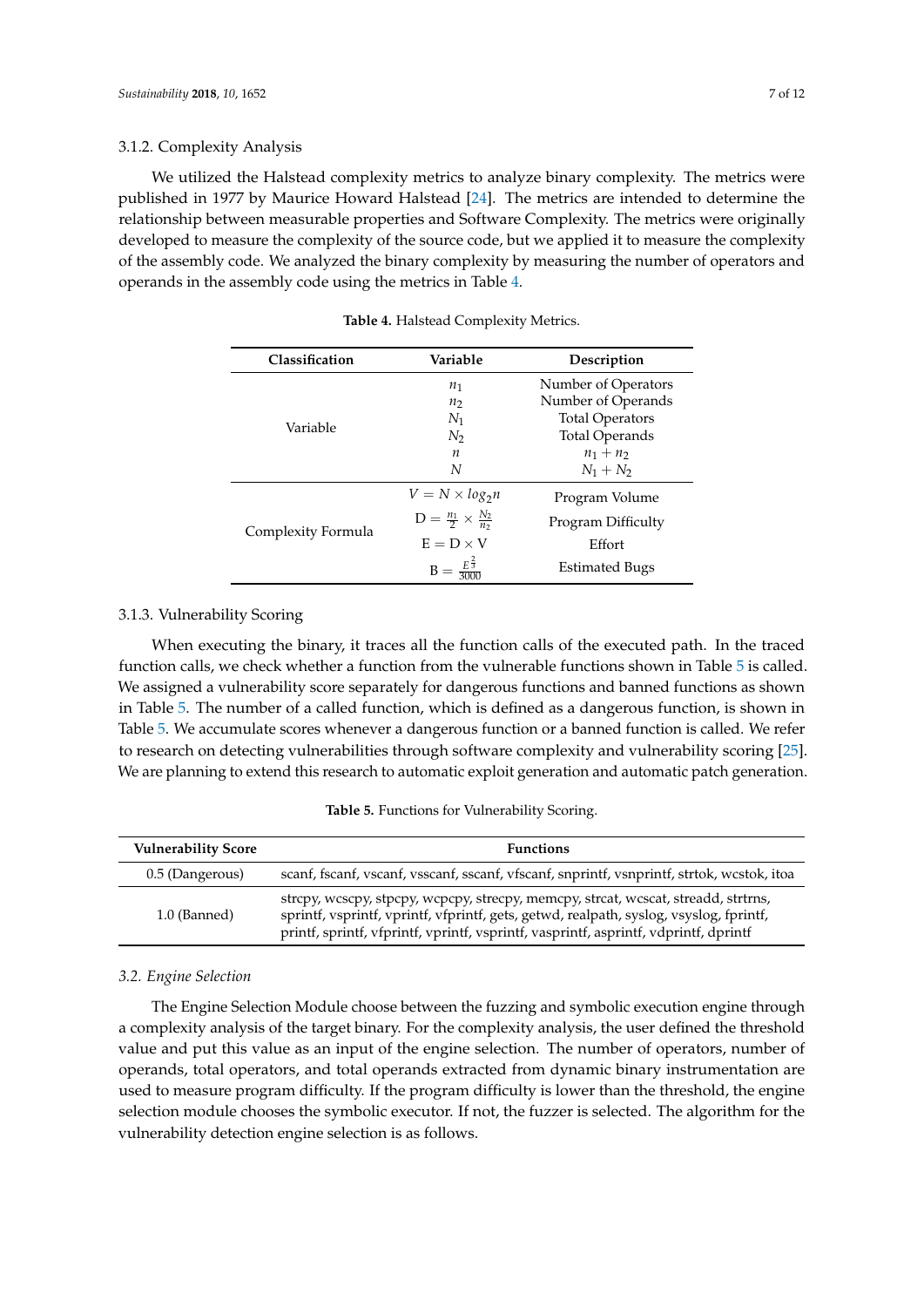### *Algorithm: Selection of Vulnerability Detection Engine* **Respectively.**  $\overline{\phantom{a}}$

```
Input: Threshold T
Data: Difficulty D, n_1, n_2, N_1, N_2Result: Seed S
function Engine Selection(T);
begin
      D \leftarrow Complexity (n_1, n_2, N_1, N_2);
      if D < T then
             S \leftarrow Symbolic Executor();
      else
            S \leftarrow \text{Fuzzy}end
return S;
end
            function Engine Session \mathbf{I}\frac{\text{cuny}}{\text{c}}\mathbf{u}_{\parallel}S = \text{Riccat}(t)
```
#### *3.3. Fuzzing*  $w_{\alpha}$  and  $\alpha$  and is an evolutionary fuzzon  $\alpha$  and  $\alpha$

We used AFL (American Fuzzy Lop), which is an evolutionary fuzzer using a genetic algorithm. AFL performs fuzzing in three main steps. First, the AFL mutates the seed value with various bit mutation strategies (e.g., interest bit flip, subtract/add bit flip). Second, the AFL continues to monitor the execution status and records the state transition to expand code coverage. Third, the AFL trims parts that do not affect the state transition to minimize the range of mutation. By repeating the above three steps, the input value is developed in the direction of the state transition. We did not modify the core engine of the AFL Fuzzer and considered only its coordination with the symbolic executor. The Fuzzer operates when the binary analysis result is greater than the threshold.

#### *3.4. Symbolic Execution*

The Angr tool was used for Symbolic Execution. Angr utilizes Valgrind's VEX IR to build a symbolic execution environment. SimuVEX, which is a VEX IR emulator, produces an environment to execute a symbolic state translated from binary through VEX IR. If the branch statement is encountered while executing binary, the path predicate for the branch is generated and the z3 solver tries to solve the constraint in the path predicate. Angr also provides various functions for analyzing the control flow graph. The main function is backward slicing, which helps to locate the source of a variable on a program slice. We will develop this backward slicing function to find the root cause of a vulnerability. It produces two methods to recover the control flow graph. We did not modify the symbolic execution engine. The symbolic executor operates when the binary analysis result is less than the threshold. than the threshold.

# *3.5. Automatic Binary Patch 3.5. Automatic Binary Patch*

The execution file of the Linux environment is the ELF (Executable and Linkable File) format. The execution file of the Linux environment is the ELF (Executable and Linkable File) format. The structure of the ELF file is briefly shown in Figure [2,](#page-7-0) of which the text section contains the code The structure of the ELF file is briefly shown in Figure 2, of which the text section contains the code necessary for execution. In this section, the code is the main () function and is the initialization for necessary for execution. In this section, the code is the main () function and is the initialization for configuring the execution environment, consisting of argc/argv argument processing, stack setting, configuring the execution environment, consisting of argc/argv argument processing, stack setting, library loading for normal execution of the main () function, and the termination processing code. library loading for normal execution of the main () function, and the termination processing code.

<span id="page-7-0"></span>

Replace with secure library loader

Figure 2. ELF file structure modification.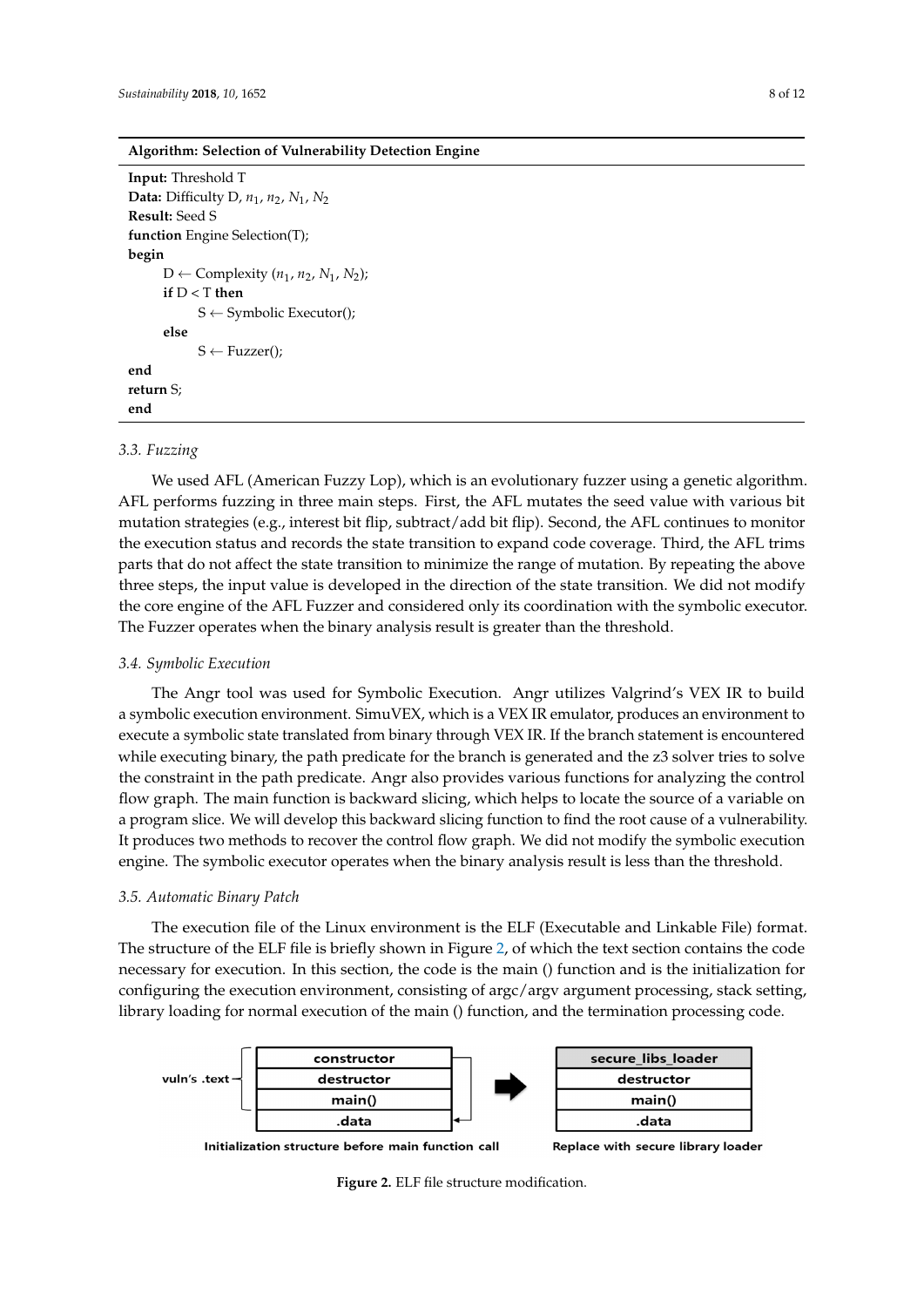Replacing the constructor area of the binary with the secure library loader (secure\_libs\_loader) Replacing the constructor area of the binary with the secure library loader (secure libs ensures that GOT can be changed before the main () function calls the weak function. The role of the ensures that GOT can be changed before the main () function calls the weak function. The role of the loader is to ultimately load libsecu.so, which is a safe library in the same memory space as binary. loader is to ultimately load libsecu.so, which is a safe library in the same memory space as binary. The loader finds the address of the first dlopen () function as shown in Figure [3,](#page-8-1) and loads libsecu.so in<br>The loader finds the address of the first dlopen () function as shown in Figure 3, and loads libsecu.so in the memory. After libsecu.so is loaded, the loader calls a function that performs a PLT/GOT patch in the memory. After libsecu.so is loaded, the loader calls a function that performs a PLT/GOT patch within the library. within the library.

<span id="page-8-1"></span>

**Figure 3.** Secure\_libs\_loader operation process. **Figure 3.** Secure\_libs\_loader operation process.

All processes occur before the main () function is executed. Therefore, the patch process accesses All processes occur before the main () function is executed. Therefore, the patch process accesses the GOT via the PLT of the vulnerability function to which the actual address is not yet bound. Since the GOT via the PLT of the vulnerability function to which the actual address is not yet bound. Since it has never been called, the patch is executed by overwriting the GOT of the vulnerable function with the address for the binding (usually PLT + 6 location) with the address of the safe function. the address for the binding (usually PLT + 6 location) with the address of the safe function.

This technique is aimed at minimizing binary modification and indirectly replacing vulnerable This technique is aimed at minimizing binary modification and indirectly replacing vulnerable functions with safe functions. In other words, it is necessary to modify the constructor in order to functions with safe functions. In other words, it is necessary to modify the constructor in order to load the library of the binary circle, but there is no need to worry about the side-effects, such as destroying the original program without touching other code parts. In addition, since the loaded library is in the form of a shared library, it can be maintained and repaired independently. IoT devices such as smart phones and smart TVs based on Linux are more likely to be applied as targets, therefore flexibility and f<br>scalability can be expected.

## <span id="page-8-0"></span>**4. Experimental Results 4. Experimental Results**

### *4.1. CFG Recovery Analysis 4.1. CFG Recovery Analysis*

CFG recovery analysis is often used for the static analysis of vulnerabilities. Among the CFG CFG recovery analysis is often used for the static analysis of vulnerabilities. Among the CFG recovery techniques, backward slicing is useful for root cause analysis because it extracts the only recovery techniques, backward slicing is useful for root cause analysis because it extracts the only path information in which the binary is executed. We have a plan to utilize this analysis method to path information in which the binary is executed. We have a plan to utilize this analysis method to analyze the root cause of vulnerability. For benchmarking, we compared CFG recovery speed with analyze the root cause of vulnerability. For benchmarking, we compared CFG recovery speed with the following tools, shown in [T](#page-8-2)able 6, targeting 131 species of CGC challenge binaries [\[26\]](#page-10-22). We compared these tools on a server with a 3.60 GHz Intel Core i7-4960X 2 CPU and 4 GB of RAM. The backward slicing tool was slowest because of resource consumption, and the fastest tool was BAP with 1.63 s.

<span id="page-8-2"></span>

| <b>Tool</b>             | CFG Size (kb) | Min. Binary (s) | Max. Binary (s) | Average Speed (s) |
|-------------------------|---------------|-----------------|-----------------|-------------------|
| Angr (Backward Slicing) | 14,641        | 10.39           | 93.74           | 79.46             |
| Angr (CFG Fast)         | 105,007       | 0.87            | 12.037          | 5.12              |
| IDA                     | 104,779       | 0.18            | 2.33            | 1.82              |
| <b>BARF</b>             | 7,367,244     | 1.60            | 192.23          | 63.08             |
| <b>BAP</b>              | 323,891       | 0.56            | 36.50           | 1.63              |

| Table 6. CFG Recovery speed comparison. |  |  |
|-----------------------------------------|--|--|
|-----------------------------------------|--|--|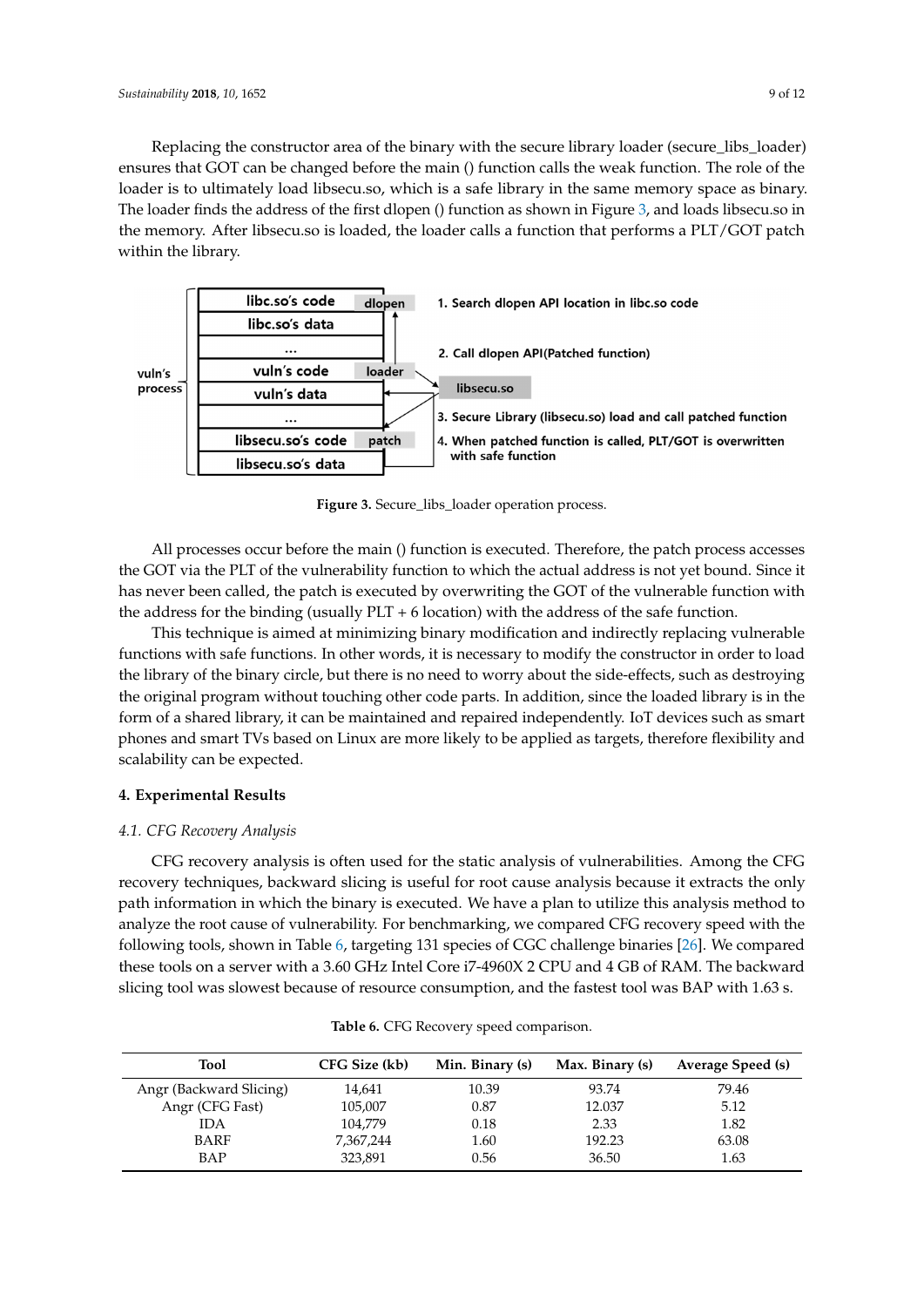We used a Peach Fuzzer to trigger crashes of the open source software and compared the number of crashes before and after applying the patches in order to evaluate how many crashes we can eliminate through the automatic patch method. We chose eight open sources that were selected in descending order of the number of published vulnerability reports. We evaluated our method on a server with a 2.30 GHz Intel (R) Xeon E5-2650v3 CPU and 64 GB of RAM. The vulnerable functions shown in Table [7](#page-9-2) were converted to safe functions by safe library loading. Let B be the number of crashes before the patch, and A be the number of crashes after the patch. The method of measuring the crash removal rate was evaluated as R as shown in the following equation.

$$
R(\%)=(B-A)/B \times 100
$$
 (1)

<span id="page-9-2"></span>As a result, the average vulnerability removal rate was 59%, and the vulnerabilities of 25% binaries were completely removed by automatic patch.

| <b>Binary</b> | <b>Test Cases</b> | Crash (Before Patch) | Crash (After Patch) | <b>Removal Rate</b> |
|---------------|-------------------|----------------------|---------------------|---------------------|
| Lighthttpd    | 300               | 13                   | 0                   | $100\%$             |
| Libhttpd      | 420               | 39                   | 6                   | 85%                 |
| Abyss         | 300               | 18                   | $\left( \right)$    | $100\%$             |
| Wsmp3d (low)  | 400               | 223                  | 30                  | 87%                 |
| Shttpd        | 500               | 18                   | 15                  | 17%                 |
| Pserv         | 300               | $\Omega$             | 0                   |                     |
| Wsmp3d (high) | 400               | 119                  | 113                 | 6%                  |
| kritton       | 300               | 38                   | 31                  | 19%                 |

**Table 7.** Comparison before and after patch.

#### <span id="page-9-1"></span>**5. Conclusions**

The number of vulnerabilities is increasing rapidly due to the development of new hacking techniques. However, time-consuming software analysis depending on a vulnerability analyst make it difficult to respond to attacks immediately. We proposed a method of Hybrid Fuzzing based on a binary complexity analysis. We also introduced an automated patch technique that modifies the PLT/GOT table to translate vulnerable functions into safe functions. The proposed model removed an average of 59% of crashes in eight open-source binaries, and 100% in two binaries. Because a 100% removal rate of crashes means that they are not exploitable, the result is significant, which means that a hacker cannot attack any more. With these results, we can respond more quickly to hacker attacks without the help of experts.

As a subject of future study, we will study automatic exploit generation to verify the patched binary and root cause analysis of vulnerability to patch vulnerable parts directly. We will also research the automatic classification of vulnerabilities by modeling various data mining techniques [\[27](#page-10-23)[,28\]](#page-10-24) and machine learning techniques [\[29](#page-11-0)[,30\]](#page-11-1).

**Author Contributions:** J.J. designed the system and performed the experiments; T.K. contributed to study design; H.K. help revise paper.

**Acknowledgments:** This work was supported by Institute for Information & communications Technology Promotion (IITP) grant funded by the Korea government (MSIT) (No. 2017-0-00184, Self-Learning Cyber Immune Technology Development).

**Conflicts of Interest:** The authors declare no conflict of interest.

#### **References**

<span id="page-9-0"></span>1. U.S. National Vulnerability Database. Available online: <http://cve.mitre.org/cve/> (accessed on 4 April 2018).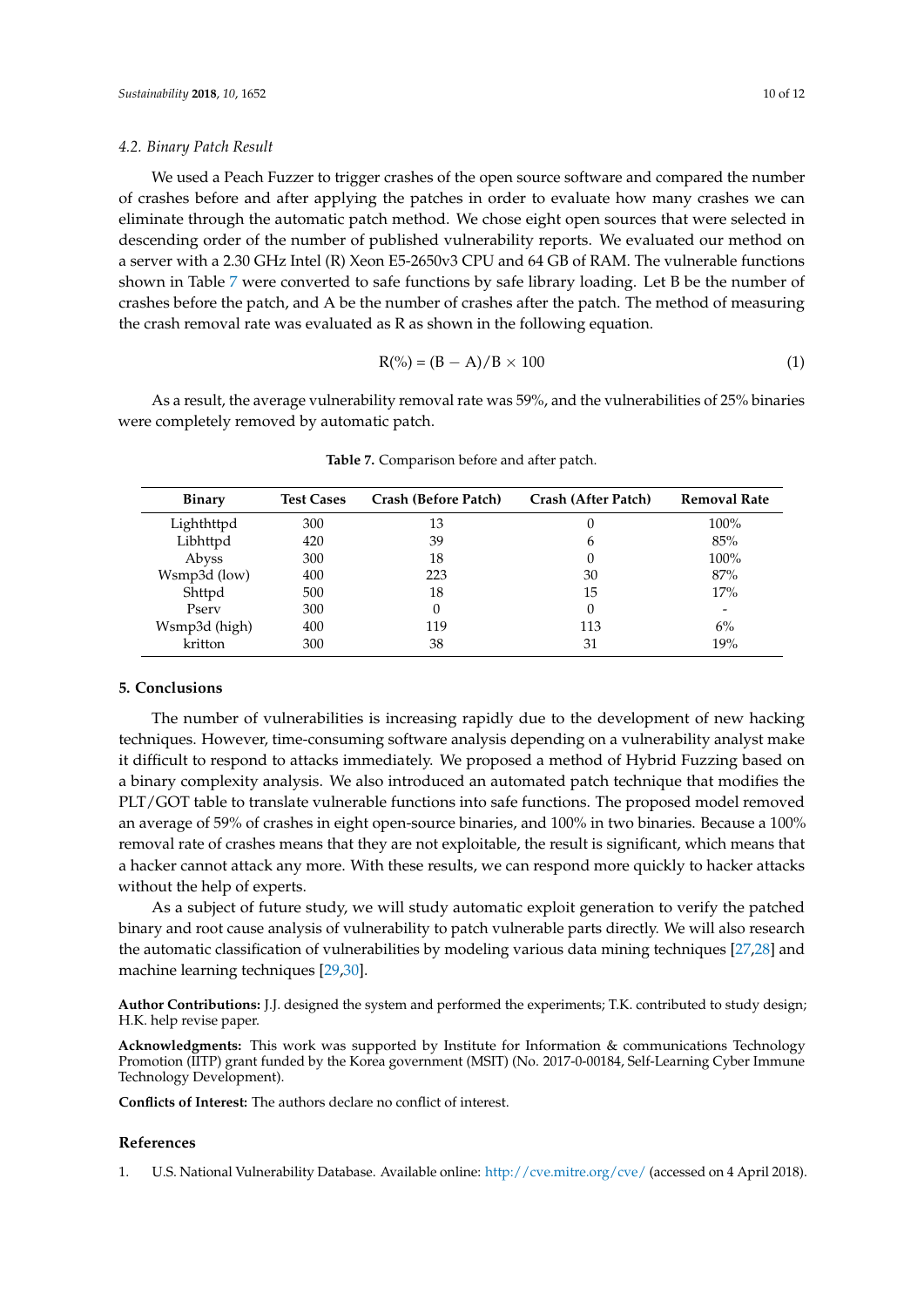- <span id="page-10-0"></span>2. Kang, W.M.; Moon, S.Y.; Park, J.H. An enhanced security framework for home appliances in smart home. *Hum.-Centric Comput. Inf. Sci.* **2017**, *7*, 6. [\[CrossRef\]](http://dx.doi.org/10.1186/s13673-017-0087-4)
- <span id="page-10-1"></span>3. Keegan, N.; Ji, S.Y.; Chaudhary, A.; Concolato, C.; Yu, B.; Jeong, D.H. A survey of cloud-based network intrusion detection analysis. *Hum.-Centric Comput. Inf. Sci.* **2016**, *6*, 19. [\[CrossRef\]](http://dx.doi.org/10.1186/s13673-016-0076-z)
- <span id="page-10-2"></span>4. Miller, B.P.; Fredriksen, L.; So, B. An empirical study of the reliability of UNIX utilities. *Commun. ACM* **1990**, *33*, 32–44. [\[CrossRef\]](http://dx.doi.org/10.1145/96267.96279)
- <span id="page-10-3"></span>5. Zzuf—Caca Labs. Available online: <http://caca.zoy.org/wiki/zzuf> (accessed on 4 April 2018).
- <span id="page-10-4"></span>6. Peach Fuzzer. Available online: <https://www.peach.tech/> (accessed on 4 April 2018).
- 7. Sulley. Available online: <https://github.com/OpenRCE/sulley> (accessed on 4 April 2018).
- 8. Aitel, D. An introduction to SPIKE, the fuzzer creation kit. In Proceedings of the BlackHat USA Conference, Las Vegas, NV, USA, 29 July–1 August 2002.
- <span id="page-10-5"></span>9. Bekrar, S.; Bekrar, C.; Groz, R.; Mounier, L. A taint based approach for smart fuzzing. In Proceedings of the IEEE Fifth International Conference on Software Testing, Verification and Validation, Montreal, QC, Canada, 17–21 April 2012; pp. 818–825.
- <span id="page-10-6"></span>10. American Fuzzy Lop. Available online: <http://lcamtuf.coredump.cx/afl/> (accessed on 4 April 2018).
- <span id="page-10-7"></span>11. Honggfuzz. Available online: <https://github.com/google/honggfuzz> (accessed on 4 April 2018).
- <span id="page-10-8"></span>12. King, J.C. Symbolic execution and program testing. *Commun. ACM* **1976**, *19*, 385–394. [\[CrossRef\]](http://dx.doi.org/10.1145/360248.360252)
- <span id="page-10-9"></span>13. Godefroid, P.; Levin, M.Y.; Molnar, D.A. Automated whitebox fuzz testing. *NDSS* **2008**, *8*, 151–166.
- <span id="page-10-10"></span>14. Cadar, C.; Dunbar, D.; Engler, D.R. KLEE: Unassisted and Automatic Generation of High-Coverage Tests for Complex Systems Programs. *OSDI* **2008**, *8*, 209–224.
- <span id="page-10-11"></span>15. Ciortea, L.; Zamfir, C.; Bucur, S.; Chipounov, V.; Candea, G. Cloud9: A software testing service. *ACM SIGOPS Oper. Syst. Rev.* **2010**, *43*, 5–10. [\[CrossRef\]](http://dx.doi.org/10.1145/1713254.1713257)
- <span id="page-10-12"></span>16. Cha, S.K.; Avgerinos, T.; Rebert, A.; Brumley, D. Unleashing mayhem on binary code. In Proceedings of the IEEE Symposium on Security and Privacy, San Francisco, CA, USA, 20–23 May 2012; pp. 380–394.
- <span id="page-10-13"></span>17. Stephens, N.; Grosen, J.; Salls, C.; Dutcher, A.; Wang, R.; Corbetta, J.; Shoshitaishvili, Y.; Kruegel, C.; Vigna, G. Driller: Augmenting Fuzzing through Selective Symbolic Execution. *NDSS* **2016**, *16*, 1–16.
- <span id="page-10-14"></span>18. Shoshitaishvili, Y.; Wang, R.; Salls, C.; Stephens, N.; Polino, M.; Dutcher, A.; Grosen, J.; Feng, S.; Hauser, C.; Kruegel, C. Sok: (State of) the art of war: Offensive techniques in binary analysis. In Proceedings of the IEEE Symposium on Security and Privacy, San Jose, CA, USA, 22–26 May 2016; pp. 138–157.
- <span id="page-10-15"></span>19. Chipounov, V.; Kuznetsov, V.; Candea, G. S2E: A Platform for In-Vivo Multi-Path Analysis of Software Systems. In Proceedings of the Architectural Support for Programming Langugaes and Operating Systems, Newport Beach, CA, USA, 5–11 March 2011; pp. 265–278.
- <span id="page-10-16"></span>20. Stephanie, F.; Thanh, V.N.; Westley, W.; Claire, L.G. A Genetic Programming Approach to, Automated Software Repair. In Proceedings of the 11th Annual Conference on Genetic and Evolutionary Computationm, Montreal, QC, Canada, 8–12 July 2009; pp. 947–954.
- <span id="page-10-17"></span>21. Liu, C.; Yang, J.; Tan, L.; Hafiz, M. R2Fix: Automatically generating bug fixes from bug reports. In Proceedings of the International Conference on Software Testing, Verification and Validation, Luxembourg, 18–22 March 2013; pp. 282–291.
- <span id="page-10-18"></span>22. Kim, D.; Nam, J.; Song, J.; Kim, S. Automatic patch generation learned from human-written patches. In Proceedings of the International Conference on Software Engineering, San Francisco, CA, USA, 18–26 May 2013; pp. 802–811.
- <span id="page-10-19"></span>23. QEMU. Available online: <https://www.qemu.org/> (accessed on 4 April 2018).
- <span id="page-10-20"></span>24. Halstead, M.H. *Elements of Software Science*; Elsevier North-Holland: New York, NY, USA, 1977; p. 128.
- <span id="page-10-21"></span>25. DARPA Cyber Grand Challenge. Available online: <http://archive.darpa.mil/cybergrandchallenge/> (accessed on 4 April 2018).
- <span id="page-10-22"></span>26. Shudrak, M.O.; Zolotarev, V.V. Improving fuzzing using software complexity metrics. In Proceedings of the International Conference on Information Security and Cryptology, Seoul, Korea, 25–27 November 2015; pp. 246–261.
- <span id="page-10-23"></span>27. Mohamed, B.; Smaine, M. A Chi-Square-Based Decision for Real-Time Malware Detection Using PE-File Features. *J. Inf. Process. Syst.* **2016**, *12*, 644–660.
- <span id="page-10-24"></span>28. Choi, J.H.; Shin, H.S.; Nasridinov, A. A Comparative Study on Data Mining Classification Techniques for Military Applications. *J. Converg.* **2016**, *7*, 1–7.